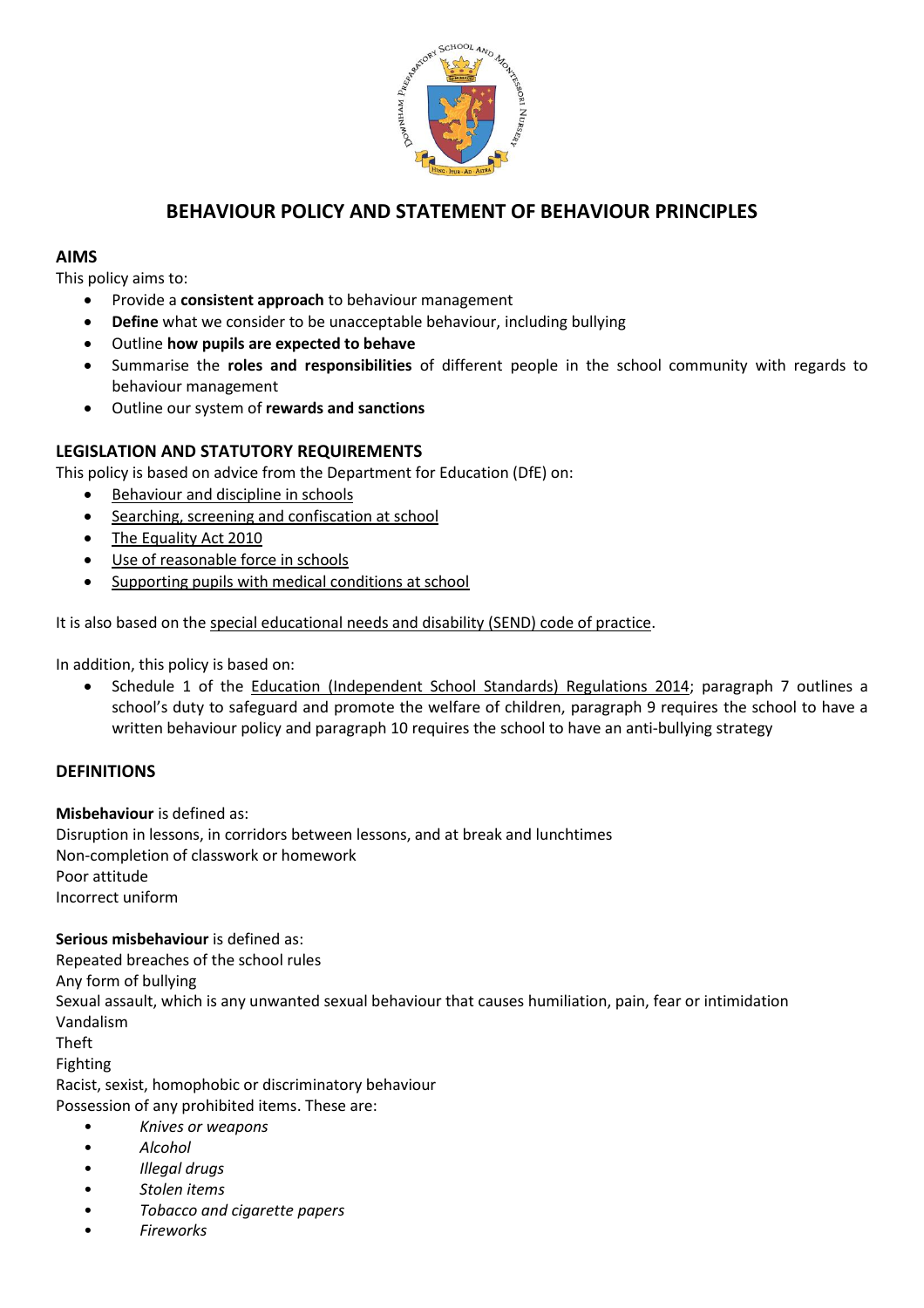### • *Pornographic images*

Any article a staff member reasonably suspects has been, or is likely to be, used to commit an offence, or to cause personal injury to, or damage to the property of, any person (including the pupil)

### **BULLYING**

**Bullying** is defined as the repetitive, intentional harming of one person or group by another person or group, where the relationship involves an imbalance of power.

- Bullying is, therefore:
	- Deliberately hurtful
	- Repeated, often over a period of time
	- Difficult to defend against

Bullying can include:

| <b>Type of bullying</b>   | <b>Definition</b>                                                                                                                                                                   |
|---------------------------|-------------------------------------------------------------------------------------------------------------------------------------------------------------------------------------|
| Emotional                 | Being unfriendly, excluding, tormenting                                                                                                                                             |
| Physical                  | Hitting, kicking, pushing, taking another's belongings, any use of violence                                                                                                         |
| Racial                    | Racial taunts, graffiti, gestures                                                                                                                                                   |
| Sexual                    | Explicit sexual remarks, display of sexual material, sexual gestures,<br>unwanted physical attention, comments about sexual reputation or<br>performance, or inappropriate touching |
| Direct or indirect verbal | Name-calling, sarcasm, spreading rumours, teasing                                                                                                                                   |
| Cyber-bullying            | Bullying that takes place online, such as through social networking sites,<br>messaging apps or gaming sites                                                                        |

More details of our school's approach to preventing and addressing bullying are set out in our **Anti-Bullying Policy.**

#### **THE PRINCIPAL**

The Principal, Head of KS 2 and Head of KS1 are responsible for reviewing this behaviour policy.

The Principal will ensure that the school environment encourages positive behaviour and that staff deal effectively with poor behaviour and will monitor how staff implement this policy to ensure rewards and sanctions are applied consistently.

#### **STAFF**

Staff are responsible for:

- Implementing the behaviour policy consistently
- Modelling positive behaviour
- Providing a personalised approach to the specific behavioural needs of particular pupils
- Recording behaviour incidents (see appendix 3 for a Behaviour Incident Form)
- The SMT will support staff in responding to behaviour incidents.

#### **PARENTS**

Parents are expected to:

- Support their child in adhering to the pupil code of conduct
- Inform the school of any changes in circumstances that may affect their child's behaviour
- Discuss any behavioural concerns with the form teacher promptly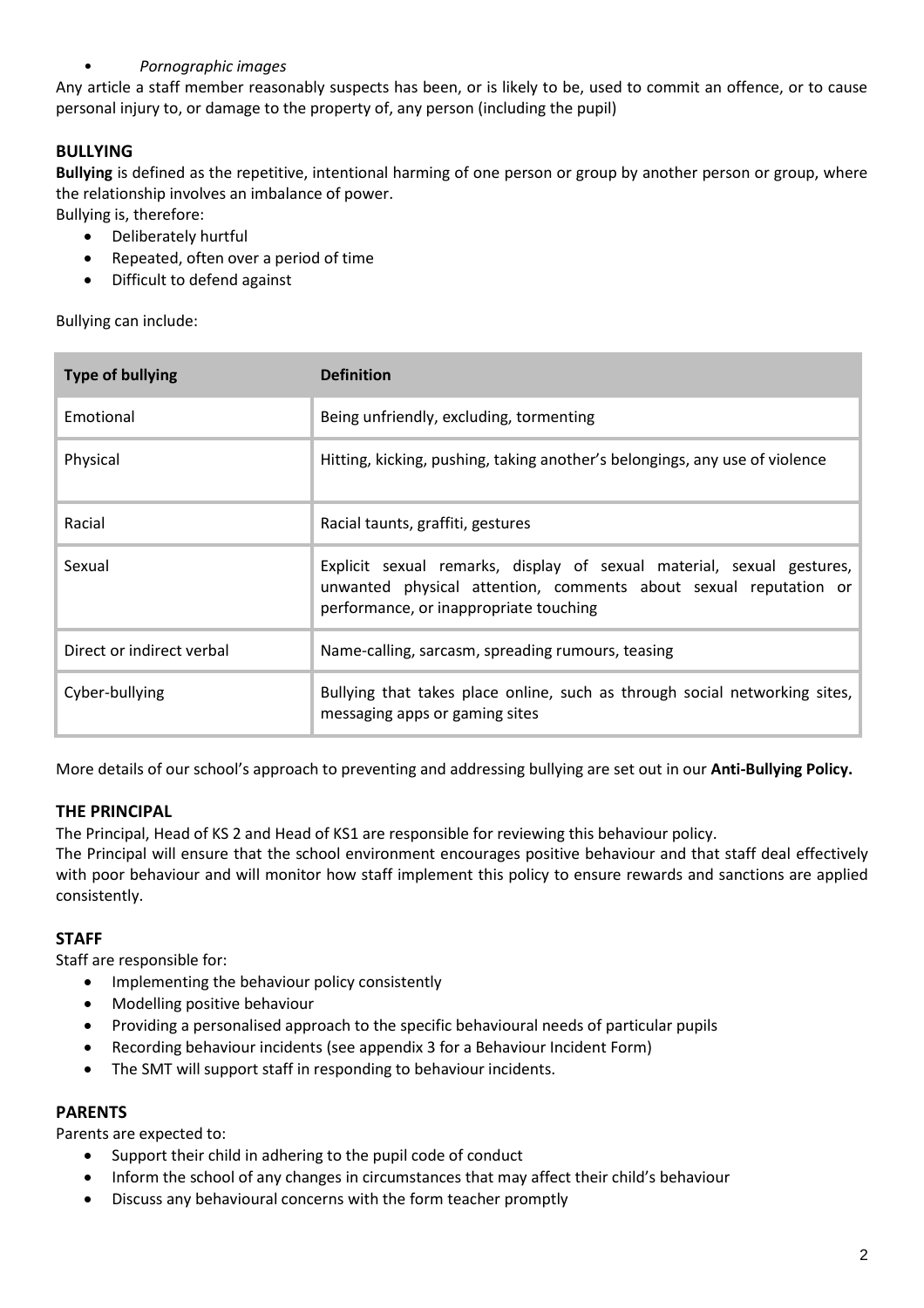#### **PUPIL CODE OF CONDUCT**

#### **General Code of Conduct**

Pupils are expected to:

- *Behave in an orderly and self-controlled way*
- *Show respect to members of staff and each other*
- *In class, make it possible for all pupils to learn*
- *Move quietly around the school*
- *Treat the school buildings and school property with respect*
- *Wear the correct uniform at all times*
- *Accept sanctions when given*
- *Refrain from behaving in a way that brings the school into disrepute, including when outside school*

In class, pupils are expected to:

- *Sit quietly and listen when the teacher is talking.*
- *Put up your hand when you want to ask a question.*
- *Do not disturb or distract other children when they are working.*
- *Put everything away before you leave the room. Make sure everything is tidy.*
- *Always read the instructions carefully before you ask for help.*
- *Return your homework on time.*
- *Bring your homework carrier to school every day.*

In the playground, pupils are expected to:

- *Look after each other and play together nicely and safely*
- *Show respect to every adult on duty*
- *Ask an adult on duty if we want to go to the toilet or get a drink*
- *Let other children get on with their own games*
- *Ask children on their own to join in with our games*
- *Play properly with the toys and put them away when we have finished*
- *Not play on the stones, the flower beds or behind the trees*
- *Say sorry if we bump into someone by accident*
- *Never push, hit or hurt anybody*
- *Line up in silence when we hear the bell*

In regard to friendships, pupils are expected to:

#### **DO**

- Be kind to everybody.
- Treat others as you would like them to treat you.
- Respect each other's differences.
- Understand other people's feelings.
- Befriend children who are on their own
- Handle conflict maturely and sensibly
- If someone is being unkind ask them to stop, if they don't then tell a teacher.
- Help and support each other.
- Do not let anyone be sad or lonely
- Offer to give anyone another chance if they change.

#### **DO NOT**

- Hurt anybody in any way.
- Call anyone names, tease or make up stories.
- Ignore people
- Answer back or get into an argument if someone hurts you
- Encourage children who are being hurtful to others.
- Deliberately try to annoy others or spoil their games.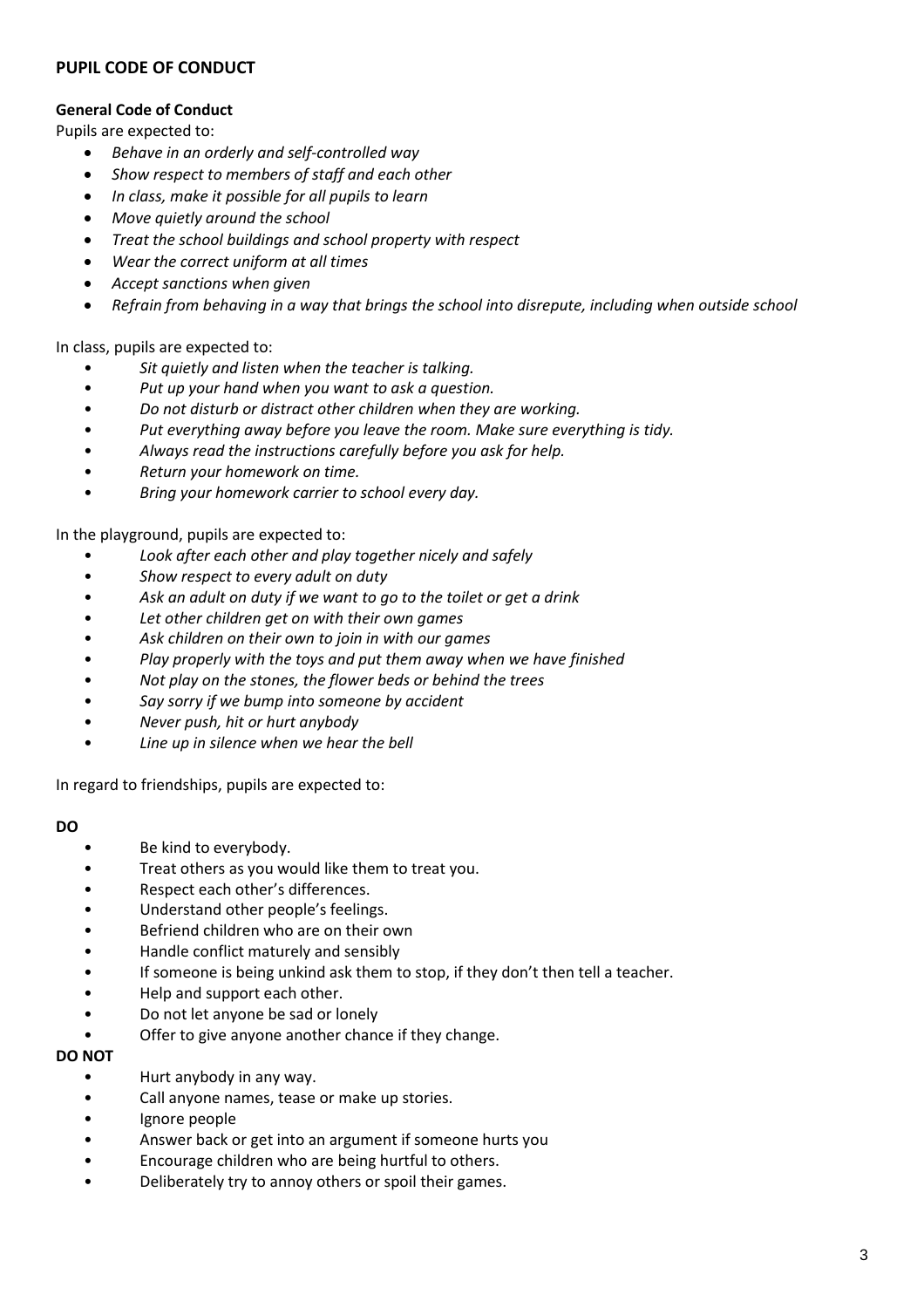#### **REWARDS AND SANCTIONS**

We praise and reward children for good behaviour in a variety of ways:

- *Teachers congratulate children.*
- *Teachers give children house points.*
- *Teachers may also award certificates.*
- *We also put children in the teachers' "GOLD BOOK", either for consistent good work or behaviour, or to acknowledge outstanding effort or acts of kindness in school. Children are then congratulated and presented with a badge in Assembly*

#### **LIST OF REWARDS AND SANCTIONS**

Positive behaviour will be rewarded with:

- *Praise*
- *House Points*
- *Letters or phone calls home to parents*
- *Special responsibilities/privileges*
- *Gold Book Awards*
- *Behaviour Chart*

The school may use one or more of the following sanctions in response to unacceptable behaviour:

- *A verbal reprimand*
- *Sending the pupil out of the class to see the Principal or Head of Key Stage*
- *Expecting work to be completed at lunchtime detention*
- *Detention at break or lunchtime.*
- *Referring the pupil to a senior member of staff*
- *Letters or phone calls home to parents*
- *Agreeing a behavioural Support Plan*
- *Putting a pupil 'on report'*

See appendix 5 for sample letters to parents about their child's behaviour.

Pupils may be sent to the Principal's Office during lessons if they are disruptive, and they will be expected to complete the same work there as they would in class.

#### **OFF-SITE BEHAVIOUR**

Sanctions may be applied where a pupil has misbehaved off-site when representing the school, such as on a school trip or on the bus on the way to or from a school event.

#### **MALICIOUS ALLEGATIONS**

Where a pupil makes an accusation against a member of staff and that accusation is shown to have been malicious, the Principal will discipline the pupil in accordance with this policy.

Please refer to our **Whistleblowing**, **Safeguarding** and **Dealing with Allegations against Staff** Policies for more information on responding to allegations of abuse.

The Principal will also consider the pastoral needs of staff accused of misconduct.

#### **BEHAVIOUR MANAGEMENT**

#### **Classroom management**

Teachers and teaching assistants are responsible for setting the tone and context for positive behaviour within the classroom.

They will:

- *Create and maintain a stimulating environment that encourages pupils to be engaged*
- *Display the pupil code of conduct (or their own classroom rules where appropriate)*
- *Develop a positive relationship with pupils, which may include:*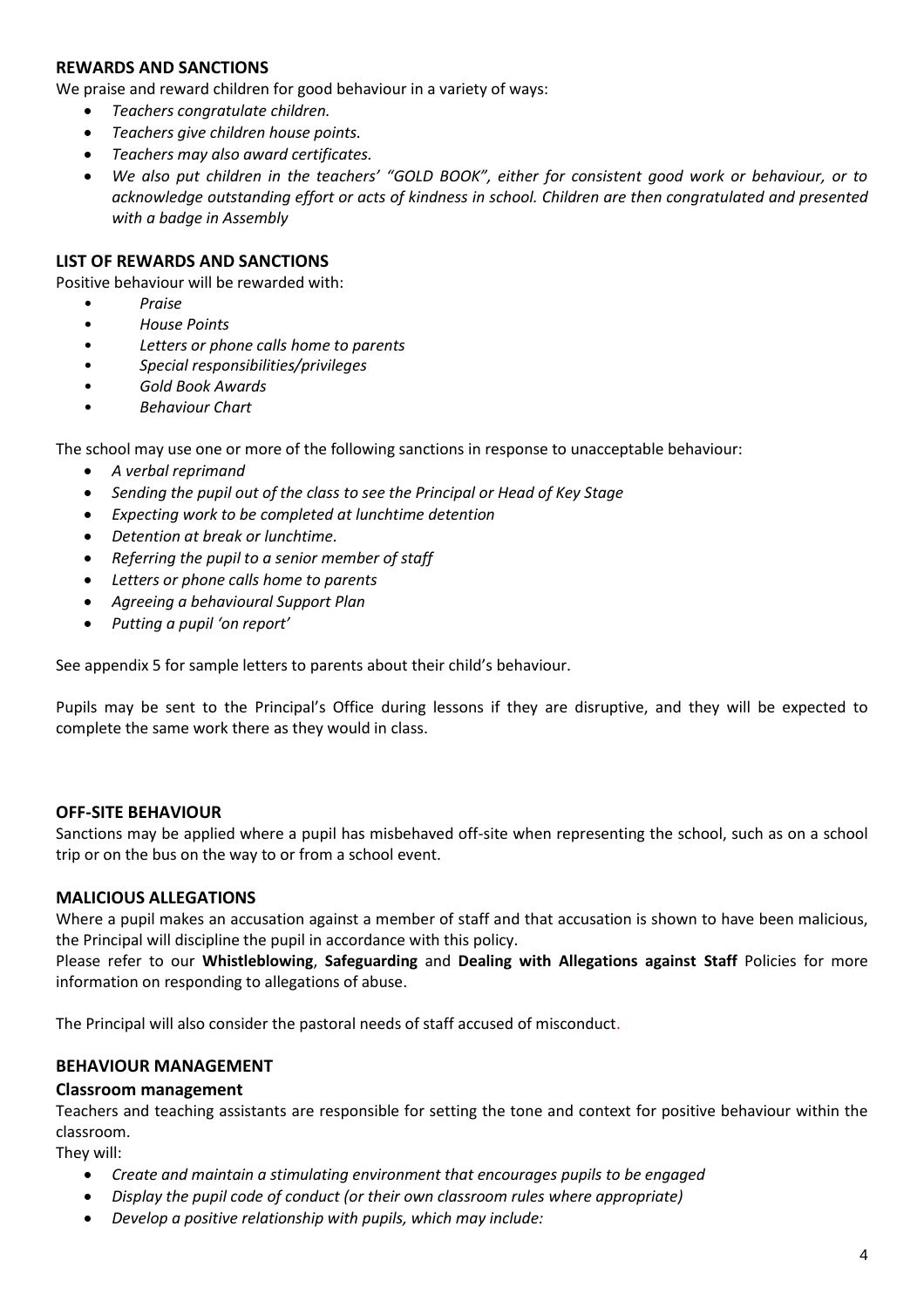- o *Greeting pupils in the morning/at the start of lessons*
- o *Establishing clear routines*
- o *Communicating expectations of behaviour in ways other than verbally*
- o *Highlighting and promoting good behaviour*
- o *Concluding the day positively and starting the next day afresh*
- o *Having a plan for dealing with low-level disruption*
- o *Using positive reinforcement*

#### **Physical restraint**

In some circumstances, staff may use reasonable force to restrain a pupil to prevent them:

- Causing disorder
- Hurting themselves or others
- Damaging property

Incidents of physical restraint must:

- **Always be used as a last resort**
- Be applied using the minimum amount of force and for the minimum amount of time possible
- Be used in a way that maintains the safety and dignity of all concerned
- Never be used as a form of punishment
- Be recorded and reported to parents (see appendix 3 for a behaviour log)

Please refer to our **Use of Restraint Policy** for more information on our approach to restraint.

#### **CONFISCATION**

**Any prohibited items (listed above) found in pupils' possession will be confiscated.** These items will not be returned to pupils.

We will also confiscate any item which is harmful or detrimental to school discipline. These items will be returned to pupils after discussion with senior leaders and parents, if appropriate.

Searching and screening pupils is conducted in line with the DfE's [latest guidance on searching, screening and](https://www.gov.uk/government/publications/searching-screening-and-confiscation)  [confiscation.](https://www.gov.uk/government/publications/searching-screening-and-confiscation)

#### **INDIVIDUAL PUPIL NEEDS**

The school recognises its legal duty under the Equality Act 2010 to prevent pupils with a protected characteristic from being at a disadvantage. Consequently, our approach to challenging behaviour may be differentiated to cater to the needs of the pupil.

The school's SENCO will evaluate a pupil who exhibits challenging behaviour to determine whether they have any underlying needs that are not currently being met.

Where necessary, support and advice will also be sought from specialist teachers, an educational psychologist, medical practitioners and/or others, to identify or support specific needs.

When acute needs are identified in a pupil, we will liaise with external agencies and plan support programmes for that child. We will work with parents to create the plan and review it on a regular basis.

#### **TRAINING**

Behaviour management will also form part of continuing professional development.

#### **MONITORING ARRANGEMENTS**

This behaviour policy will be reviewed by the Principal and SMT every year. At each review, the policy will be approved by the Principal.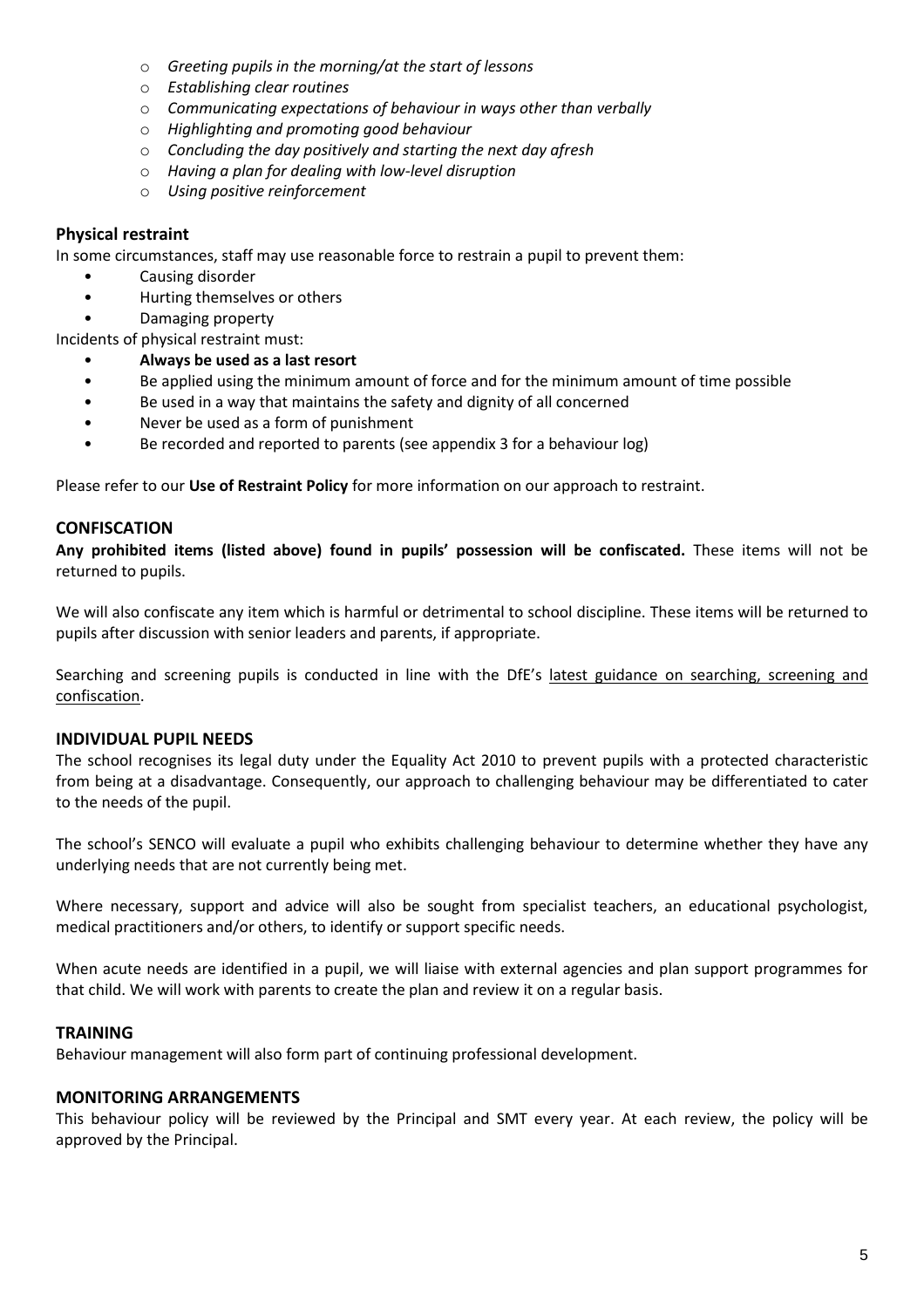### **Appendix 1: written statement of behaviour principles**

- Every pupil understands they have the right to feel safe, valued and respected, and learn free from the disruption of others
- All pupils, staff and visitors are free from any form of discrimination
- Staff and volunteers set an excellent example to pupils at all times
- Rewards, sanctions and reasonable force are used consistently by staff, in line with the behaviour policy
- The behaviour policy is understood by pupils and staff
- The exclusions policy explains that exclusions will only be used as a last resort, and outlines the processes involved in permanent and fixed-term exclusions
- Pupils are helped to take responsibility for their actions
- Families are involved in behaviour incidents to foster good relationships between the school and pupils' home life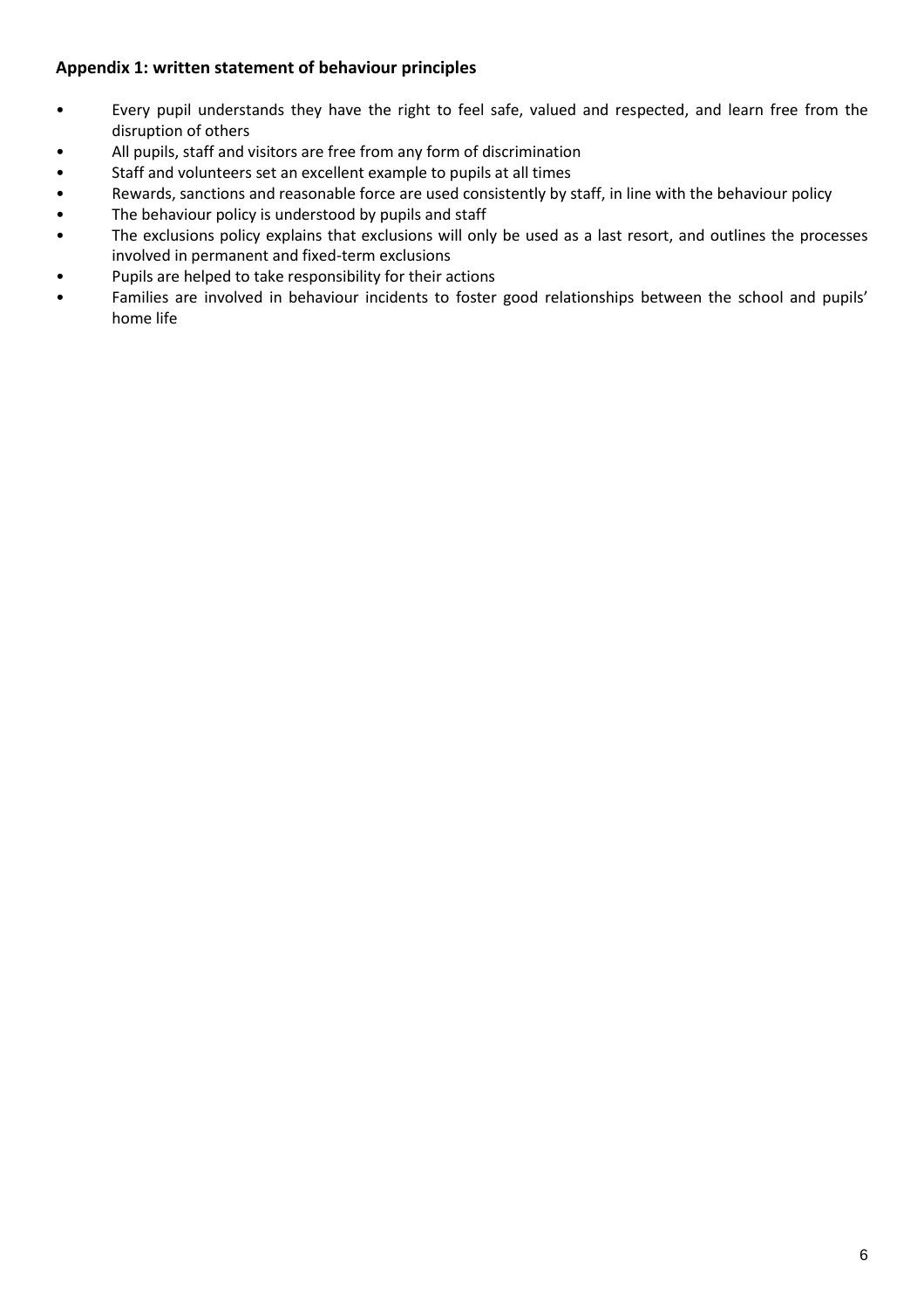## **Appendix 2 – Behaviour Incident Report**

 $\overline{\phantom{a}}$ 

| <b>SOFT SCHOOL AND AZ</b>           |                                                                    | Downham Preparatory School<br><b>AND MONTESSORI NURSERY</b><br>Behaviour Incident Form         |
|-------------------------------------|--------------------------------------------------------------------|------------------------------------------------------------------------------------------------|
| Problem Behaviour                   |                                                                    | Location of Incident<br>Hall<br>Playground<br>Classroom<br>Sports Field<br>Changing Rooms<br>п |
| Aggression/Physical Contact         | □ Harassment/Bullying                                              | Abusive Language                                                                               |
| $\Box$ Inappropriate language       | $\Box$ Lying                                                       | $\Box$ Property damage                                                                         |
| Disruption/Tantrum                  | $\Box$ Stealing                                                    | $\Box$ Unsafe behaviour                                                                        |
| $\Box$ Fighting                     | $\Box$ Teasing                                                     |                                                                                                |
| Defiance/disrespect                 | $\Box$ Biting                                                      |                                                                                                |
| Problem Motivation/Triggers         |                                                                    |                                                                                                |
| $\Box$ Gain peer attention          | $\Box$ Avoid task/activity                                         | $\Box$ Discomfort/illness                                                                      |
| $\Box$ Obtain desired item/activity | <b>Unsure</b>                                                      | Sensory issue                                                                                  |
| $\Box$ Gain adult attention         | $\Box$ Frustration                                                 | $\Box$ Hyperactivity                                                                           |
| $\Box$ Avoid peer (s)               | Anxieties/fear                                                     |                                                                                                |
| Avoid adult                         | $\square$ Emotions                                                 |                                                                                                |
|                                     | Comments/Description of behaviour (continue overleaf if necessary) |                                                                                                |
| Outcome                             |                                                                    |                                                                                                |
| $\Box$ Parent notification/meeting  | $\Box$ Detention                                                   | SMT Notification                                                                               |
| $\Box$ Exclusion from break times   | $\Box$ Verbal warning                                              |                                                                                                |
|                                     |                                                                    |                                                                                                |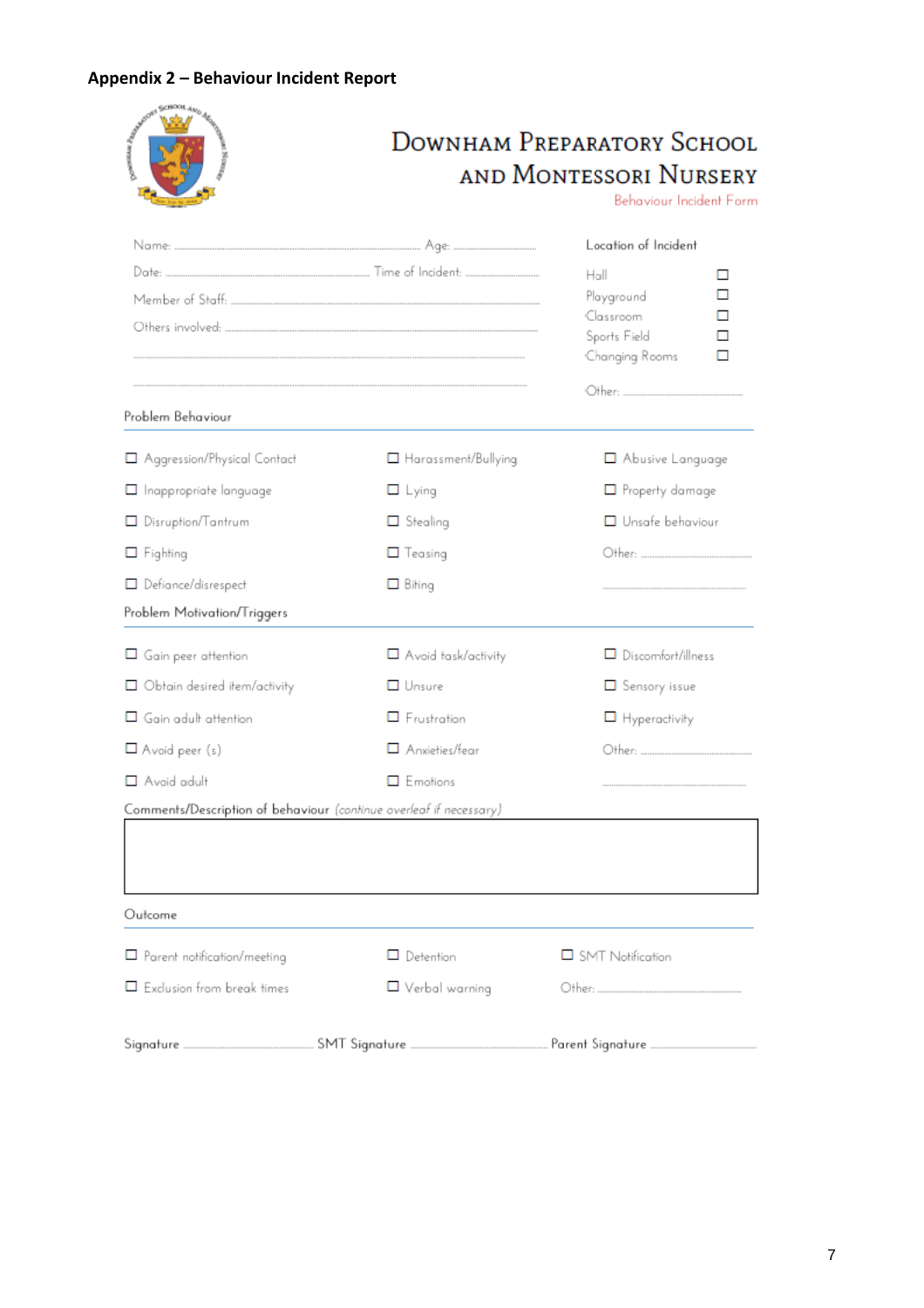### **Appendix 3 –Incident Report**



| Report written by - | Subject - | Action taken by –   |      |
|---------------------|-----------|---------------------|------|
| Lunch Detention     |           | v/n Phone call home | V/ n |
| Letter home         | v/n.      | Principal informed  | v/ n |

| Action taken |  |  |
|--------------|--|--|
|              |  |  |
|              |  |  |
|              |  |  |
|              |  |  |
|              |  |  |
|              |  |  |
|              |  |  |
|              |  |  |
|              |  |  |
|              |  |  |

| Parents notified? $Yes \Box$ |  | $\mathsf{No} \bigsqcup$ (please tick as appropriate) |                                 |  |
|------------------------------|--|------------------------------------------------------|---------------------------------|--|
|                              |  |                                                      | . Date ________________________ |  |

Notes (overleaf - including notes from follow up meeting with parents if applicable)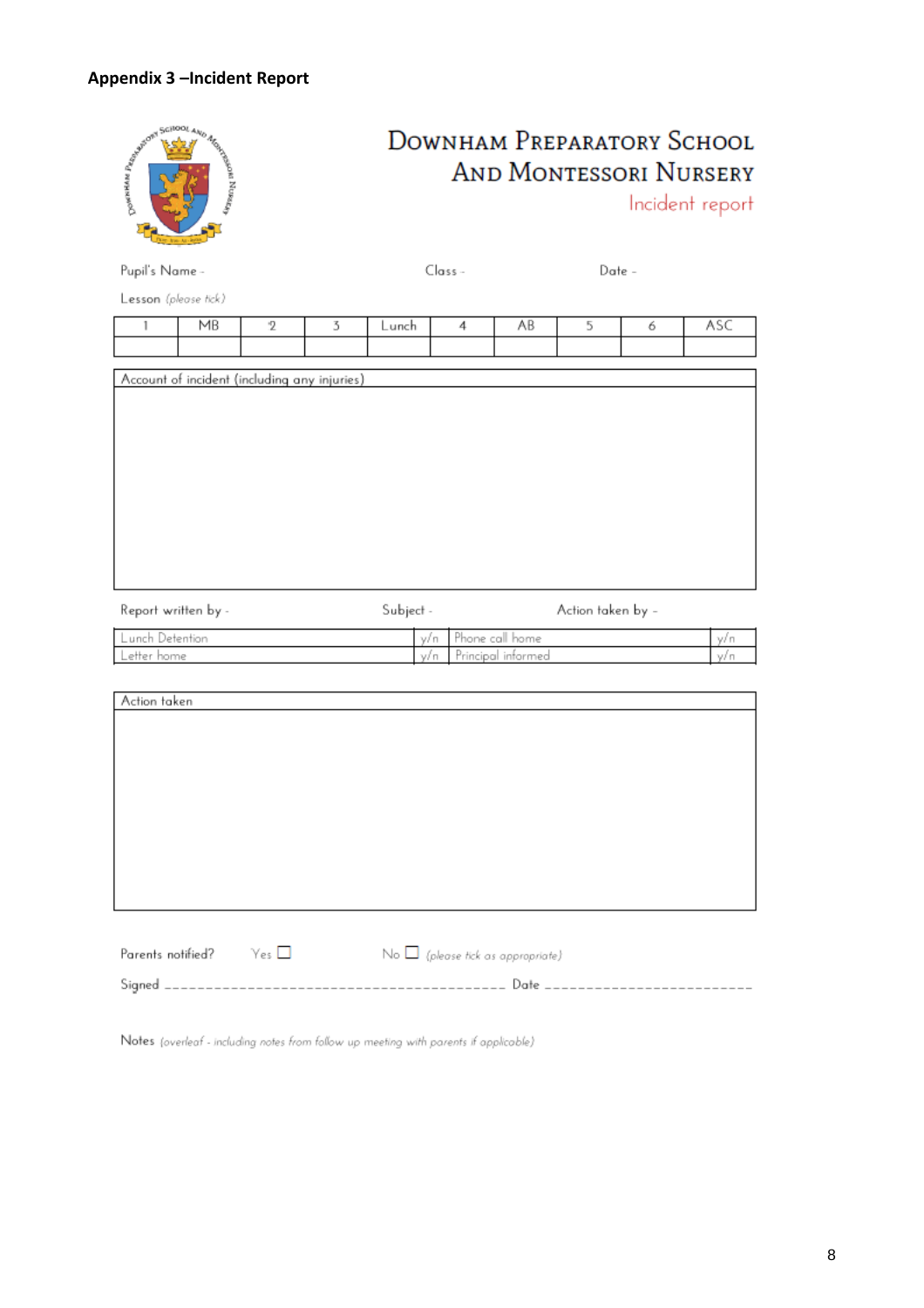### **Appendix 4 – Use of Restraint Form**



# **DOWNHAM PREPARATORY SCHOOL** AND MONTESSORI NURSERY

Use of Restraint Record

| Details of pupil or pupils on whom force was used by a member of staff (name, class)                                               |
|------------------------------------------------------------------------------------------------------------------------------------|
|                                                                                                                                    |
|                                                                                                                                    |
| Date, time and location of incident                                                                                                |
|                                                                                                                                    |
| Names of staff involved (directly or as witnesses)                                                                                 |
|                                                                                                                                    |
|                                                                                                                                    |
| Details of other pupils involved (directly or as witnesses), including whether any of the pupils involved were vulnerable for SEN, |
| disability, medical or social reasons                                                                                              |
|                                                                                                                                    |
| Description of incident by staff involved, including any attempts to de-escalate and warnings given that force might be used       |
|                                                                                                                                    |
|                                                                                                                                    |
|                                                                                                                                    |
| Reason for using force and description of force used                                                                               |
|                                                                                                                                    |
|                                                                                                                                    |
|                                                                                                                                    |
| Any injury suffered by staff or pupils and any first aid/or medical attention required                                             |
|                                                                                                                                    |
|                                                                                                                                    |
|                                                                                                                                    |
| Reasons for making a record of incident                                                                                            |
|                                                                                                                                    |
|                                                                                                                                    |
|                                                                                                                                    |
| Follow up, including post-incident support and any disciplinary action against pupils                                              |
|                                                                                                                                    |
|                                                                                                                                    |
| Any information about the incident shared with staff not involved in it and external agencies                                      |
|                                                                                                                                    |
|                                                                                                                                    |
| When and how those with parental responsibility were informed about the incident and any views they have expressed                 |
|                                                                                                                                    |
| Has any complaint been lodged (details should not be recorded here)?                                                               |
|                                                                                                                                    |
|                                                                                                                                    |
| Report compiled by:                                                                                                                |
|                                                                                                                                    |
| Name and role:<br>Date:                                                                                                            |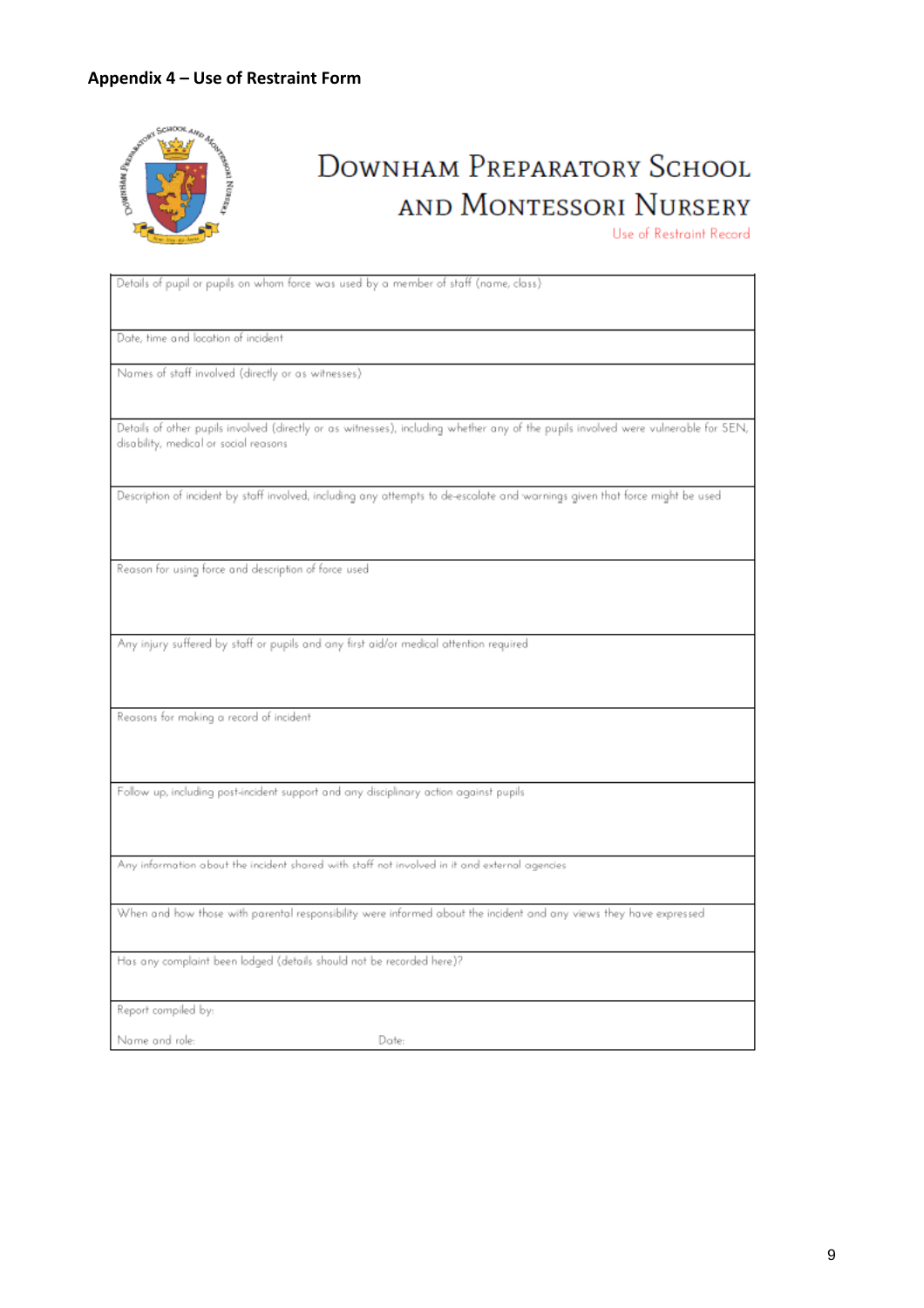#### **Appendix 5 - letters to parents about pupil behaviour – templates**

#### **First behaviour letter**



## **DOWNHAM PREPARATORY SCHOOL** AND MONTESSORI NURSERY

The Old Rectory, Stow Bardolph, Nr Kings Lynn, Norfolk, PE34 3HT (01366) 388066 office@downhamprep.co.uk www.downhamprep.co.uk

#### **Dear Parent**

Recently, your child, (insert name), has not been behaving as well in school as they could.

It is important that your child understands the need to follow our pupil code of conduct, and I would appreciate it if you could discuss their behaviour with them.

If your child's behaviour does not improve, I will contact you again and suggest that we meet to discuss how we can work together. However, at this stage I am confident that a reminder of how to behave appropriately will be sufficient.

| Yours sincerely,                                                                       |
|----------------------------------------------------------------------------------------|
|                                                                                        |
|                                                                                        |
| Date: _____________________                                                            |
|                                                                                        |
| Behaviour letter - return slip                                                         |
| Please return this slip to school to confirm you have received this letter. Thank you. |
|                                                                                        |
|                                                                                        |
|                                                                                        |
|                                                                                        |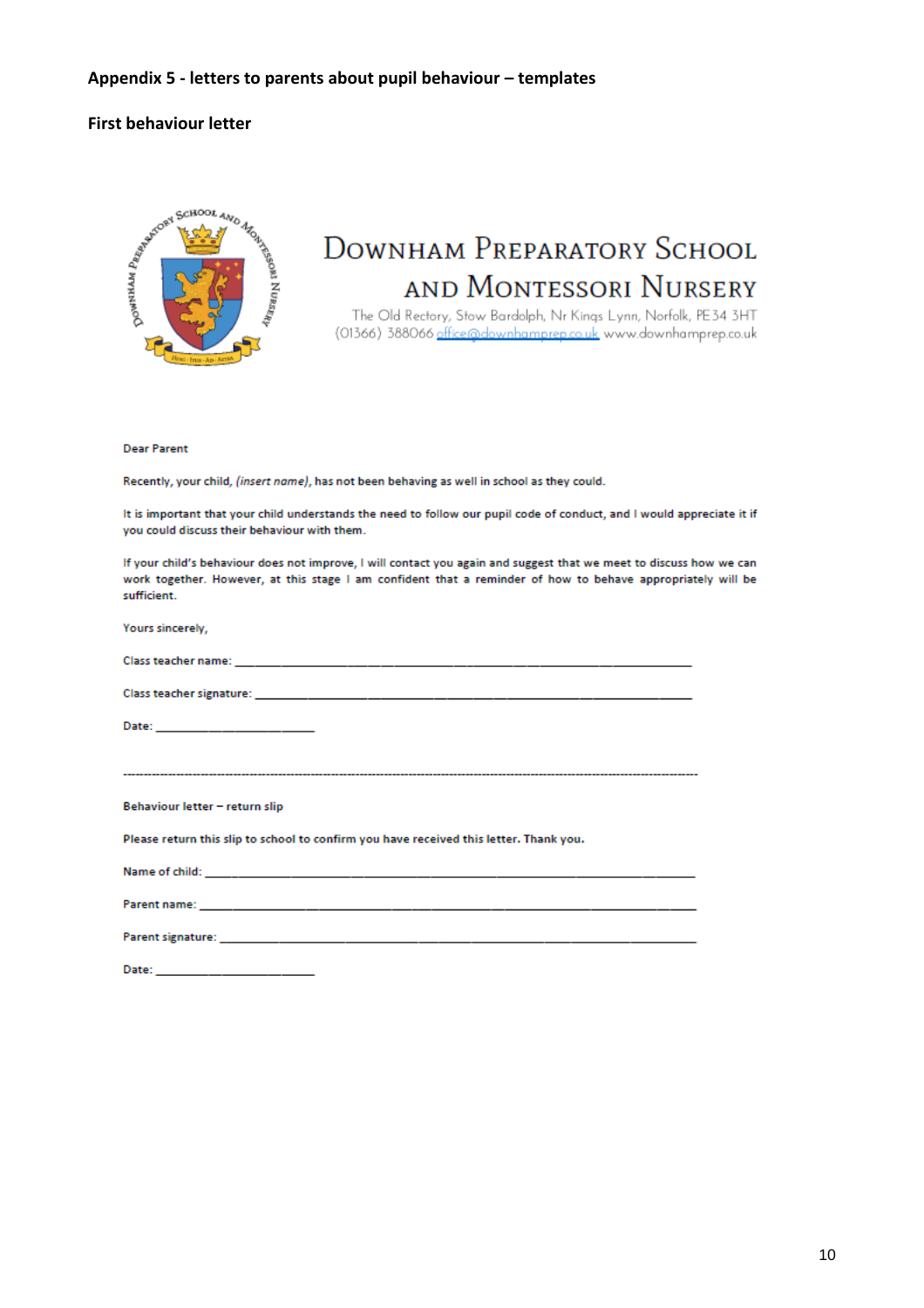#### **Second behaviour letter**



# DOWNHAM PREPARATORY SCHOOL AND MONTESSORI NURSERY

The Old Rectory, Stow Bardolph, Nr Kings Lynn, Norfolk, PE34 3HT<br>(01366) 388066 <u>office@downhamprep.co.uk</u> www.downhamprep.co.uk

**Dear Parent** 

still struggling to adhere to our pupil code of conduct.

I would appreciate it if you could arrange to meet me after school so we can discuss a way forward.

Yours sincerely,

Class teacher name: \_\_

Date: \_\_\_\_\_\_\_\_\_\_\_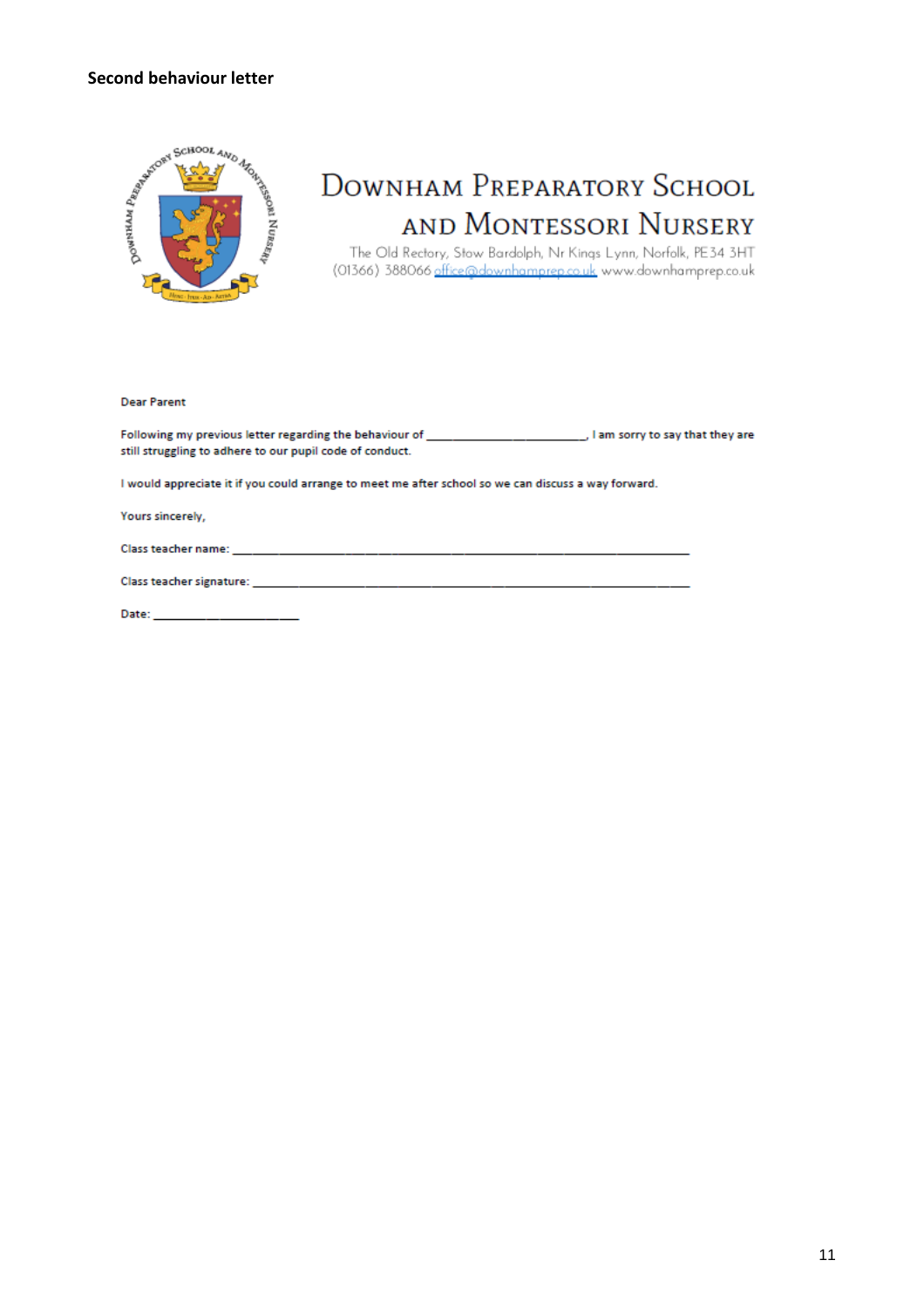### **Third behaviour letter**



## **DOWNHAM PREPARATORY SCHOOL** AND MONTESSORI NURSERY

The Old Rectory, Stow Bardolph, Nr Kings Lynn, Norfolk, PE34 3HT (01366) 388066 office@downhamprep.co.uk www.downhamprep.co.uk

**Dear Parent** 

I am sorry to report that, despite meeting and creating a behaviour contract, **Example 20** Section 2014, these continued to misbehave.

would now benefit from a structured approach to help improve their behaviour in school.

I would be grateful if you could attend a meeting with Mr Jefferson, Headmaster, and myself, to discuss how we can best support your child in improving their behaviour.

Insert details of the meeting time, date and location, as necessary, or how to contact the school to arrange the meeting.

Yours sincerely,

Class teacher name:

Class teacher signature: \_\_\_\_\_\_\_\_\_\_\_

Date: \_\_\_\_\_\_\_\_\_\_\_\_\_\_\_